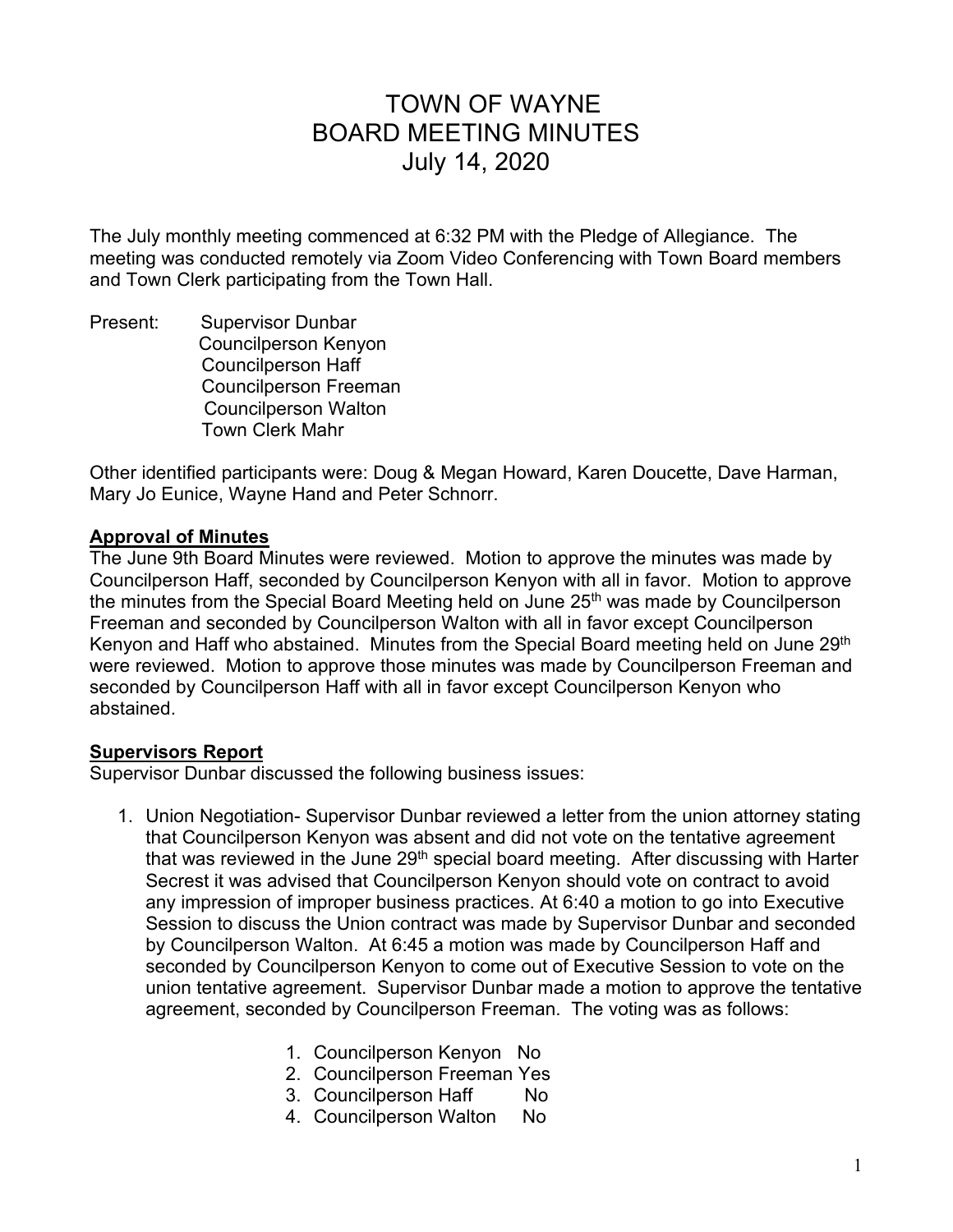#### 5. Supervisor Dunbar Yes

- 2. Mid-Year Report Supervisor Dunbar presented a graph that showed that spending year to date for 2020 was less than 2019 for the same time period. Councilperson Freeman asked that the board be given a copy of the graph for further analysis. Councilperson Haff brought up the point that the Central Data Processing line item for DSD Web Works was still negative. Counclperson Haff also asked when will the NYMIR property bill be paid. In addition, Councilperson Haff questioned why the New York State retirement for both the General and Highway accounts have not been paid and why was there only \$60 paid year to date for Workmen's Compensation. Supervisor Dunbar to review and report an update at the August board meeting. Councilperson Haff made a motion to move \$140,000 from the Highway operating budget into the Highway equipment reserve. The motion was seconded by Councilperson Freeman with all in favor.
- 3. NYSEG Hydro Plant Supervisor Dunbar stated that he has had an email exchange with NYSEG but no meeting has been set up discuss a potential purchase. Councilperson Walton and Supervisor Dunbar will represent the Town if and when a meeting takes place. The Town will also form a volunteer citizen's advisory board to assist. Presently Mr. Jeff Martin, Mr. Wayne Hand and Mr. Peter Schnorr have offered to participate. Presently there may be a potential conflict utilizing Harter Secrest in any negotiations because they also represent NYSEG on certain legal matters.
- 4. Marble Glass Budget Modification Councilperson Freeman made a motion seconded by Councilperson Kenyon to do a budget modification of \$1449.00 from the contingency fund A909 to A1620.41 to cover the Marble Glass plexiglass proposal. The motion was seconded by Councilperson Kenyon with the voting as follows:
	- 1. Councilperson Kenyon Yes
	- 2. Councilperson Freeman Yes
	- 3. Councilperson Haff Yes
	- 4. Councilperson Walton Yes
	- 5. Supervisor Dunbar Yes
- 5. Attorney Expensed Budget Modification- Supervisor Dunbar suggested a budget modification be done to increase the attorney budget and create new line item detail for Zoning and Hydroplant and possibly Union negotiation activities. Supervisor Dunbar proposed the monies be moved to these line items from the contingency fund. Councilperson Haff objected to doing the budget change in that manner and expressed a concern that the Town may be depleting that fund too much. Alternatively, Councilperson Haff suggested the Board transfer monies from other budget line items where the spending projected will not occur. Following a lengthy discussion on budget approach Councilperson Freeman made a motion to create a line item under attorney fees for the zoning board and move \$6,000 into it from the contingency fund and move an additional \$4,000 from the contingency to the 1410.2 attorney budget line item. Following further discussion Councilperson Freeman amended her motion to move \$10,000 from the contingency fund into 1410.2 attorney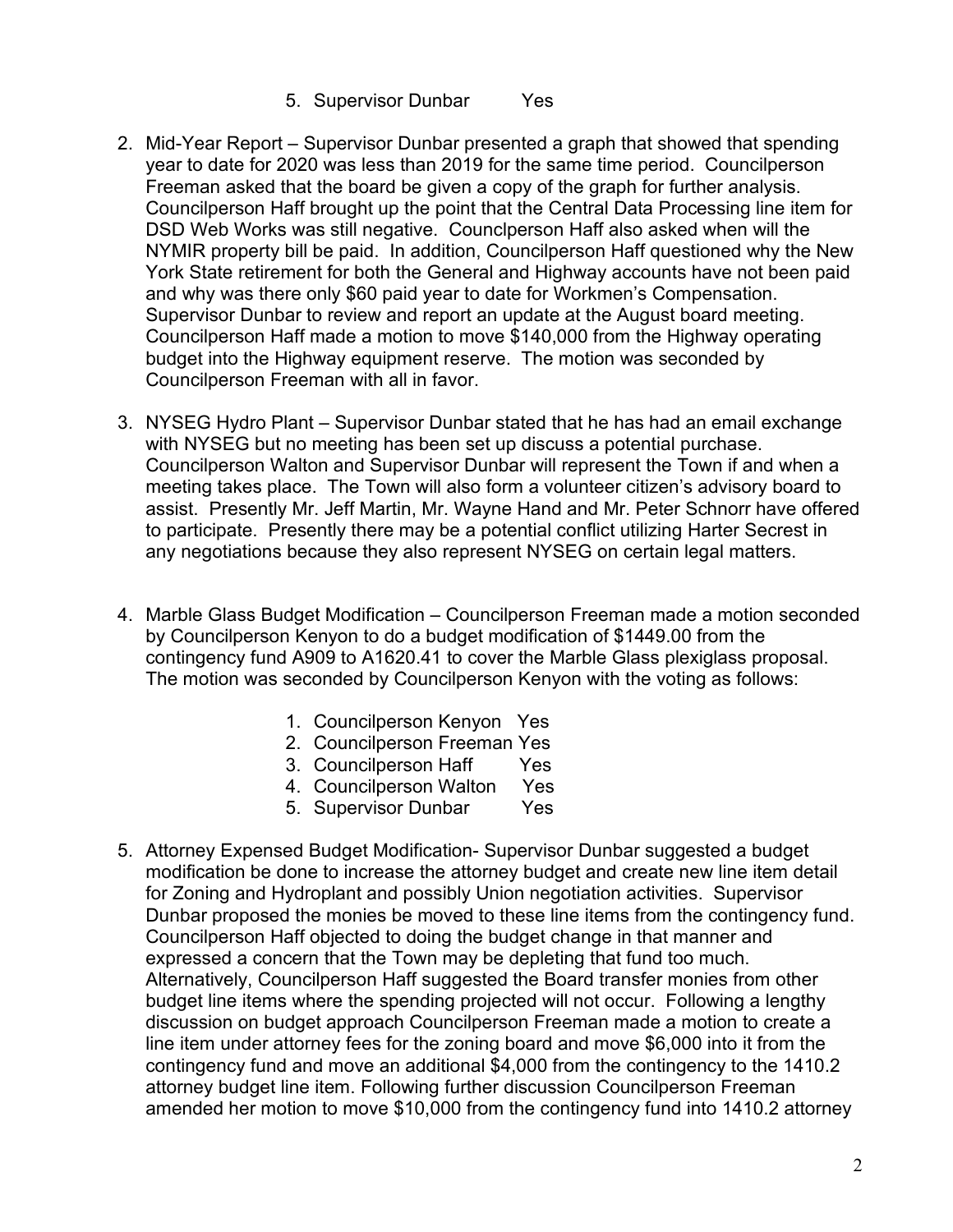fees to cover June invoices from Harter Secrest. The motion was seconded by Councilperson Haff. The voting was as follows:

- 1. Councilperson Kenyon Yes
- 2. Councilperson Freeman Yes
- 3. Councilperson Haff Yes
- 4. Councilperson Walton Yes
- 5. Supervisor Dunbar No

 Councilperson Walton suggested a budget workshop be done to get a better view of projecting expenses for the remainder of 2020.

6. Supervisor's Financial Report- The Supervisor's Report was reviewed in detail. Councilperson Haff questioned why it appeared that the budget modifications discussed in the June meeting were not processed. Supervisor Dunbar said he recently processed the Budget modifications approved for 2020 but the timing may have been after the Supervisor Report was run. A motion to approve the Supervisor Report was not made. It's approval will be tabled until the August meeting when the budget modifications have taken place.

## **Clerks Report**

The Clerk's monthly report for July and mid-year report for 2020 was presented with no discussion. Motion to approve the Clerk's Report was made by Councilperson Freeman and seconded by Councilperson Kenyon with all in favor.

Abstract 7 Vouchers submitted were broken down by:

| • General Account | Vouchers 144 - 162 | \$19,893.68 |
|-------------------|--------------------|-------------|
| • Highway Account | Vouchers 69 - 82   | \$11,747.62 |

Abstract 7 vouchers were discussed. Councilperson Freeman asked for more information on the town barn garage repair which Superintendent Howard provided. Councilperson Walton made a motion to approve the vouchers, seconded by Councilperson Haff with all in favor.

## **Tax Update**

Clerk Mahr stated that the final payment to the Town on interest and penalties will be \$3,862.

## **Justice Report**

The monthly report for June was reviewed with no discussion.

## **Assessor**

No report.

## **Highway Superintendent Report**

Highway Superintendent Doug Howard discussed journal activities for the month of June. primarily with regards to road sweeps and pothole repairs. 895.7 gallons of fuel was used. Gravel deliveries have been made for the lower lake road and Coryell roadwork projects. Superintendent Howard needs to meet with Steuben County Soil and Water to discuss a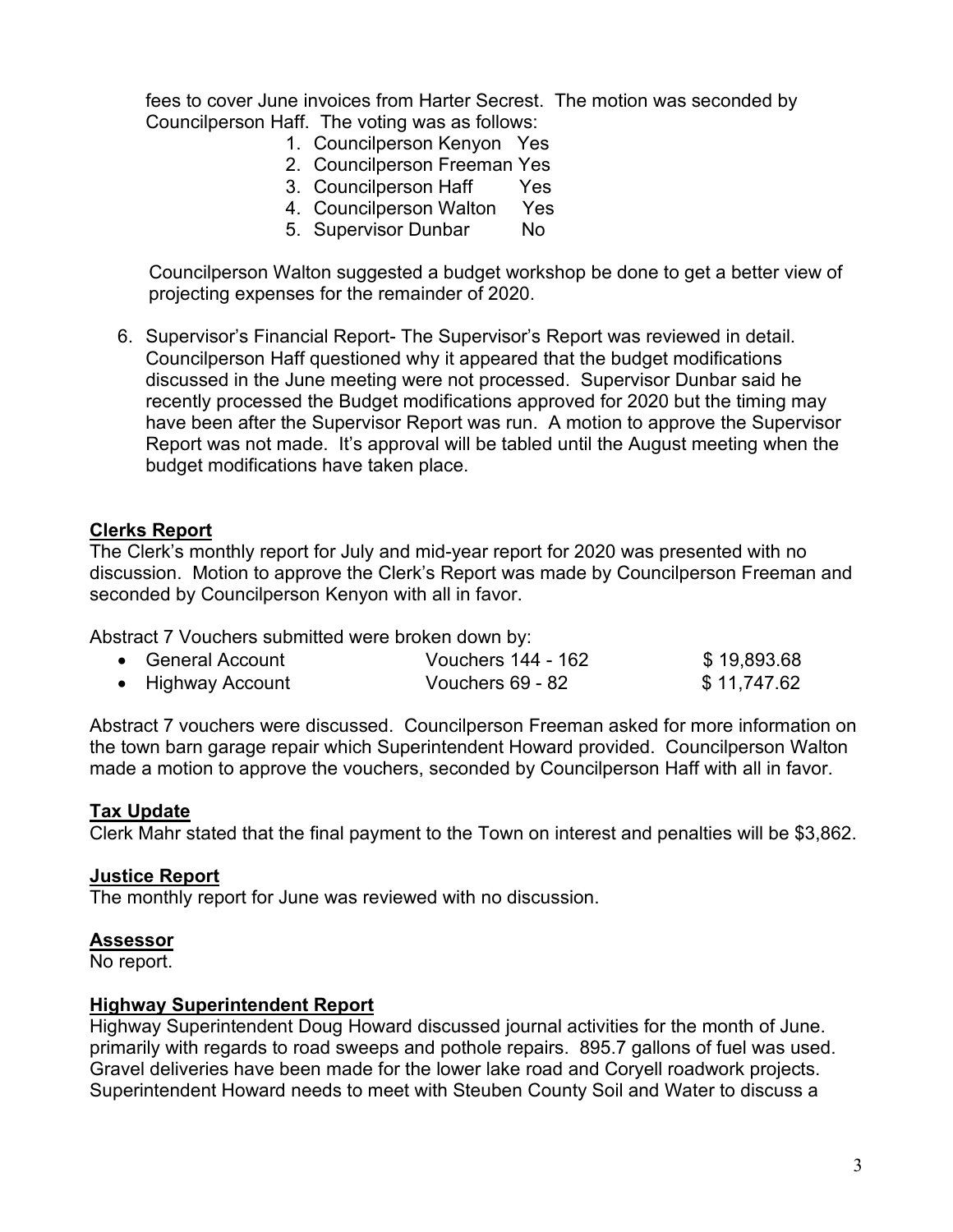potential road repair project on the lower lake road. Superintendent Howard also stated that there could possibly be a 20% decrease in CHIPS reimbursement funds for 2020.

# **Code & Zoning Officer**

Review of monthly report was presented with no discussion.

The Zoning Board and Planning Board Meeting minutes for June were reviewed with no discussion.

# **Watershed**

The monthly report for June was reviewed with no discussion. Councilperson Freeman asked if overdue septic notices are now being sent out. Supervisor Dunbar to check with Amy Gush.

# **Dog Control Officer**

The monthly license report was reviewed with no discussion. The Rabies Clinic held on July 10<sup>th</sup> raised \$473 which will be split with the County. It was the first clinic held in Steuben County this year. DCO Howard also reviewed kennel activity and the need for the dog laws to be approved so the appropriate fines could be levied.

# **History**

No monthly report.

# **Web Statistics**

Review of monthly report was presented with no discussion.

## **New Business**

Clerk Mahr and Supervisor Dunbar reviewed a template plan provided by New York State for reopening the Town Hall. The objective is to have the Hall reopened by July 23rd.

The construction on the cell tower should begin shortly.

The Town cleanup reschedule date is Saturday, September 19<sup>th</sup>. Details to be discussed at the August Board Meeting.

Councilperson Freeman asked about the status of the Property Maintenance Law draft. Supervisor Dunbar recommended further discussion on the Property Maintenance Law and the town procurement policy be delayed until later in the year.

## **Public Comments**

Mr. Dave Harman asked if the passcode for future Zoom meetings will stay the same. Supervisor Dunbar said that would be changing in all probability for all future meetings.

Mr. Peter Schnorr asked if there had been any more contact with Mr. William Derek regarding his offer. Councilperson Walton responded no. Mr. Schnorr also asked if any other forms of contact has occurred aside from reaching out to NYSEG, Supervisor Dunbar responded no. Mr. Schnorr also asked that there be transparency with the (2) Board members who will be communicating with NYSEG and questioned what are the next steps for the advisory board. Supervisor Dunbar to follow up with an update on the advisory board when appropriate.